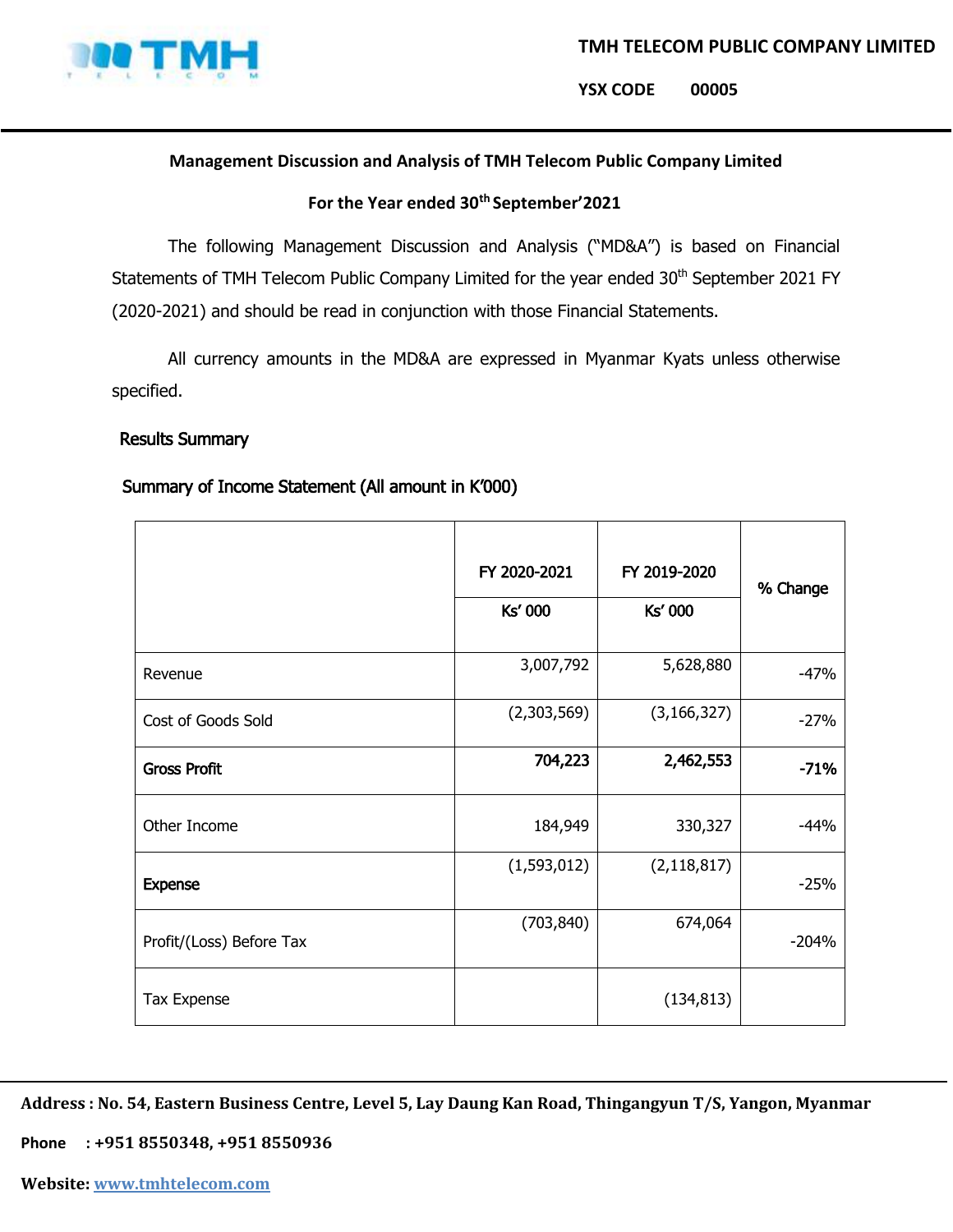### **TMH TELECOM PUBLIC COMPANY LIMITED**



**YSX CODE 00005**

| Net Profit/(Loss) After Tax           | (703, 840) | 539,251   | $-231%$ |
|---------------------------------------|------------|-----------|---------|
| Fair value adjustment of Investments  | (13,860)   | (17, 325) | $-20%$  |
| Share of profit of Associates and JVs | 130,316    |           |         |
| <b>Total Comprehensive Income</b>     | (587, 384) | 521,926   | $-213%$ |
| Basic EPS (MMK)                       |            | 42        |         |

The revenue in FY (2020 - 2021) which ended on  $30<sup>th</sup>$  September 2021 was Ks.3.0 billion and it was lower than the previous FY (2019-2020) which ended on 30 September, 2020.

|                  | FY (2020-2021) | FY (2019-2020) |
|------------------|----------------|----------------|
|                  | <b>Ks'000</b>  | <b>Ks'000</b>  |
| - IFM Project    | 1,908,964      | 2,012,325      |
| - Fiber Project  |                | 622,253        |
| - Mobile Project | 623,259        | 974,353        |
| - Others Project | 475,569        | 2,019,949      |
| <b>Total</b>     | 3,007,792      | 5,628,880      |

The other income which has decreased 44% was mainly due to the interest income in this FY (2020-2021). As the revenue has decreased in FY ((2020-2021), the operation costs and administration, selling and distribution expenses have decreased by 27% and 25% respectively. Therefore, because of the COVID-19 pandemic situation and the current situation in Myanmar, the company's net loss in FY (2020-2021) occurs Ks. 0.7 Billion.

**Address : No. 54, Eastern Business Centre, Level 5, Lay Daung Kan Road, Thingangyun T/S, Yangon, Myanmar**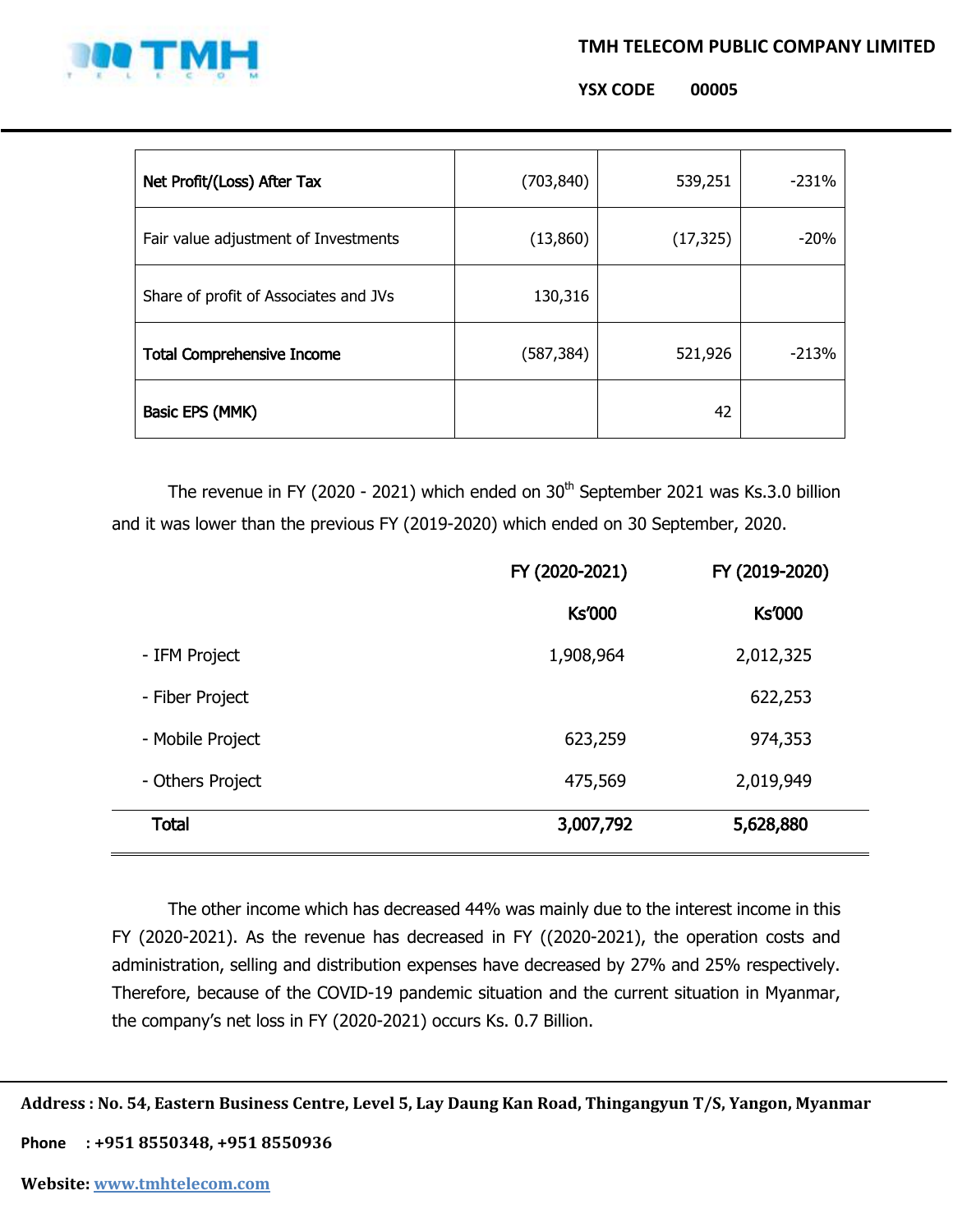

**YSX CODE 00005**

Fair value adjustment of available-for-sale investments during this Period was mainly due to The Company's investments in First Myanmar Investment Co., Ltd. (FMI) which has quoted market price. The share of profit of Associates from Myanmar GT Broadband Company Limited was Ks.0.13 Billion in FY (2020-2021) which ended on 30<sup>th</sup> September 2021.

# Summary of Balance Sheet (All Amount in K'000)

| <b>Assets</b>                         | FY 2020-2021<br>Ks' 000 | FY 2019-2020<br><b>Ks' 000</b> | % Change  |
|---------------------------------------|-------------------------|--------------------------------|-----------|
| <b>Total Non-Current Assets</b>       | 3,867,415               | 3,862,319                      | 0.13%     |
| <b>Total Current Assets</b>           | 11,802,921              | 13,497,449                     | $-12.55%$ |
| <b>Total Assets</b>                   | 15,670,336              | 17,359,767                     | $-9.73%$  |
| Equity & Liabilities                  |                         |                                |           |
| <b>Total Equity</b>                   | 14,807,490              | 16,260,081                     | $-8.93%$  |
| <b>Total Liabilities</b>              | 862,846                 | 1,099,686                      | $-21.54%$ |
| <b>Total Equity &amp; Liabilities</b> | 15,670,336              | 17,359,767                     | $-9.73%$  |

The Current Assets decreased by 12.55% in FY (2020-2021) was due to the limited purchase of inventory related to Top-Up card distribution. The Non-Current Assets increased by 0.13% in FY (2020-2021). This was mainly due to the share of profit of Associates from Myanmar GT Broadband Company Limited.

The liabilities decreased by 21.54% was due to the advance from customers are recognize as revenue only after the completion of the projects and due process.

**Address : No. 54, Eastern Business Centre, Level 5, Lay Daung Kan Road, Thingangyun T/S, Yangon, Myanmar**